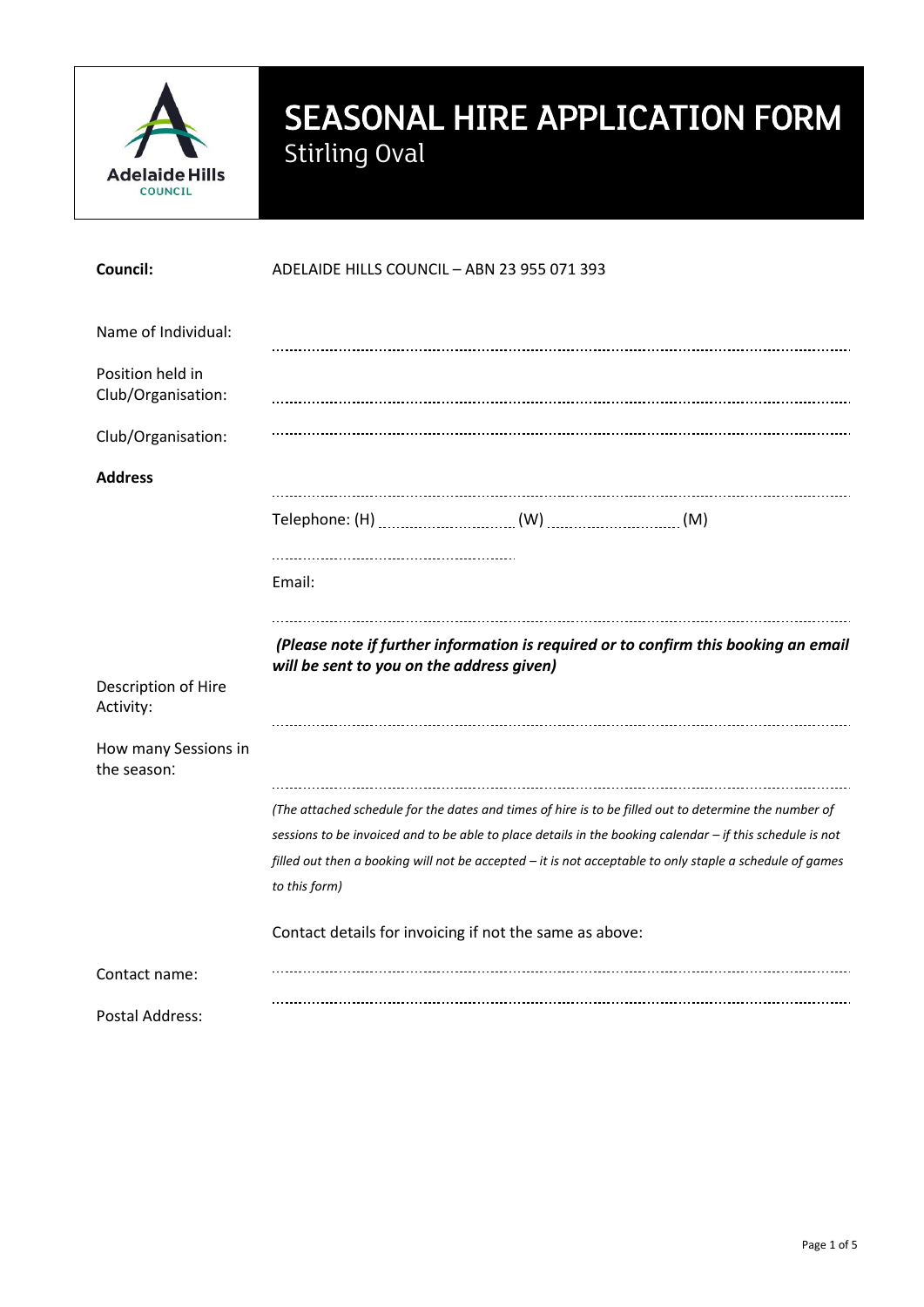| <b>WINTER SEASON SESSIONS - TRAINING</b><br>(please exclude school and public holidays where necessary) |       |              |              |
|---------------------------------------------------------------------------------------------------------|-------|--------------|--------------|
|                                                                                                         | Dates | <b>Times</b> | <b>TOTAL</b> |
| April                                                                                                   |       |              |              |
| May                                                                                                     |       |              |              |
| June                                                                                                    |       |              |              |
| July                                                                                                    |       |              |              |
| August                                                                                                  |       |              |              |
| September                                                                                               |       |              |              |

| <b>WINTER SEASON SESSIONS - MATCHES</b><br>(please exclude school and public holidays where necessary) |              |              |              |
|--------------------------------------------------------------------------------------------------------|--------------|--------------|--------------|
|                                                                                                        | <b>Dates</b> | <b>Times</b> | <b>TOTAL</b> |
| April                                                                                                  |              |              |              |
| May                                                                                                    |              |              |              |
| June                                                                                                   |              |              |              |
| July                                                                                                   |              |              |              |
| August                                                                                                 |              |              |              |
| September                                                                                              |              |              |              |

| <b>SUMMER SEASON SESSIONS - TRAINING</b><br>(please exclude school and public holidays where necessary) |              |              |              |
|---------------------------------------------------------------------------------------------------------|--------------|--------------|--------------|
|                                                                                                         | <b>Dates</b> | <b>Times</b> | <b>TOTAL</b> |
| October                                                                                                 |              |              |              |
| November                                                                                                |              |              |              |
| December                                                                                                |              |              |              |
| January                                                                                                 |              |              |              |
| February                                                                                                |              |              |              |
| March                                                                                                   |              |              |              |

| <b>SUMMER SEASON SESSIONS - MATCHES</b><br>(please exclude school and public holidays where necessary) |              |  |              |              |
|--------------------------------------------------------------------------------------------------------|--------------|--|--------------|--------------|
|                                                                                                        | <b>Dates</b> |  | <b>Times</b> | <b>TOTAL</b> |
| October                                                                                                |              |  |              |              |
| November                                                                                               |              |  |              |              |
| December                                                                                               |              |  |              |              |
| January                                                                                                |              |  |              |              |
| February                                                                                               |              |  |              |              |
| March                                                                                                  |              |  |              |              |

I declare to the best of my knowledge that the information provided in this application is accurate and correct. I will undertake to advise the Adelaide Hills Council should there be any alterations or additions to the information supplied immediately.

I have read, understand and agree to comply in all respects with the General Terms and Conditions of Hire.

| <b>SIGNE</b>                                 |  |
|----------------------------------------------|--|
|                                              |  |
| or and on behalf of (if applicable,<br>----- |  |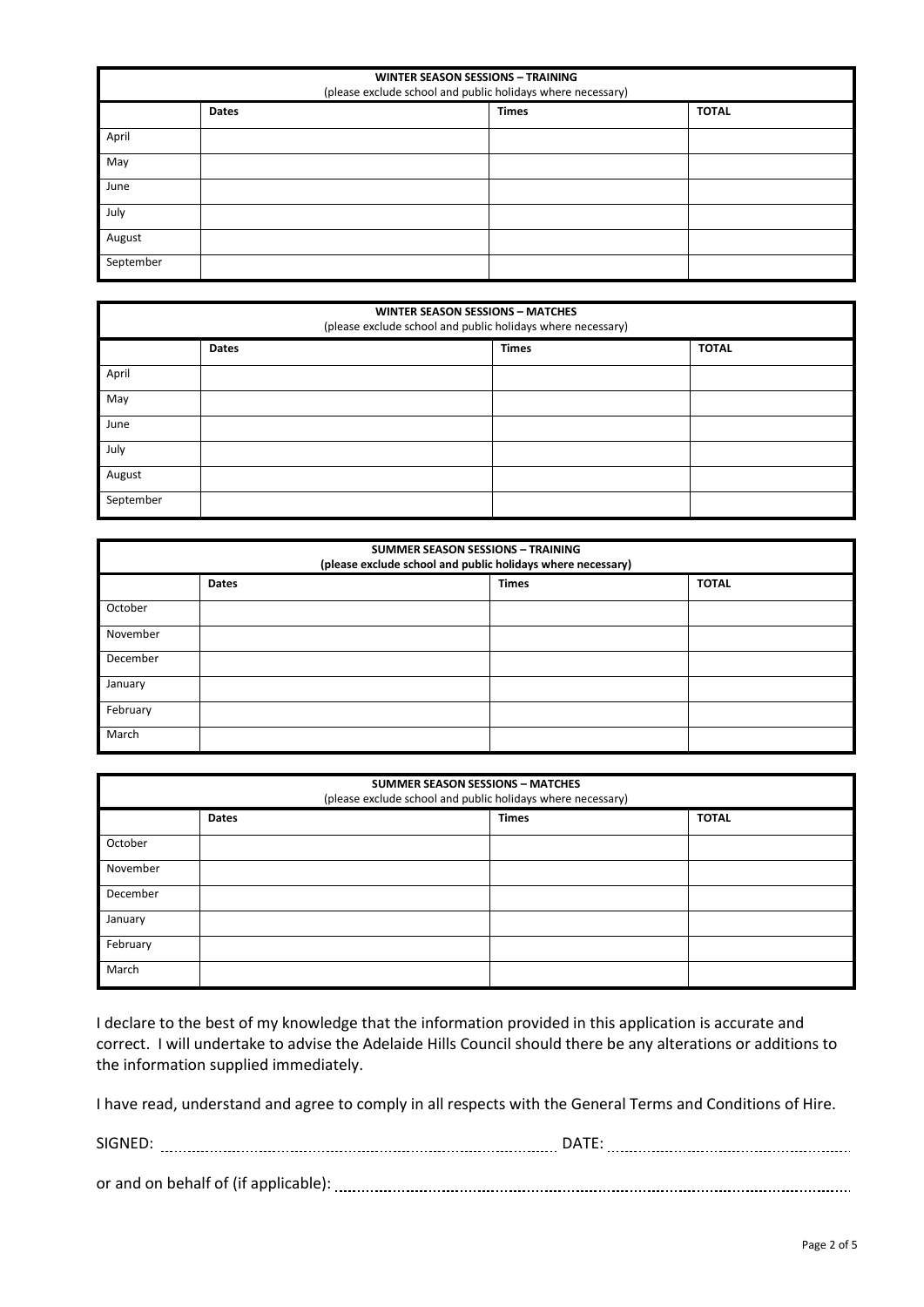## **HIRE FEE SCHEDULE (as at 1/7/2021)**

| <b>SESSION</b>            |                                  |                     |
|---------------------------|----------------------------------|---------------------|
| Seasonal Hire per Session | Sessions are 3 hours in duration | \$30.00 per session |
|                           |                                  |                     |

| Key deposit                       | Seasonal Hire                                    | \$55.00 |
|-----------------------------------|--------------------------------------------------|---------|
| <b>PUBLIC LIABILITY INSURANCE</b> | <sup>1</sup> Complimentary for "one off" Hirers. |         |
|                                   | <b>Mandatory for Regular Hires</b>               |         |

#### **PLEASE NOTE:**

- Please ensure you understand the Conditions of Hire before signing the Hire Agreement.
- Failure to comply with any of these conditions may **incur an additional charge.**

#### **PLEASE FORWARD THIS APPLICATION FORM TO THE PROPERTY SERVICES TEAM AT: property@ahc.sa.gov.au**

# **CONDITIONS**

- 1. Seasonal applications for hire are to be received no later than 14 days before the intended hire time (applications received after this time may be refused as they may not be able to be processed in time).
- 2. An invoice for the bond and hire fees for the seasonal booking will be processed and posted to the person requested on this form.
- 3. All bookings will be charged for, whether the facility is used or not. Seasonal hire dates can be cancelled only if the facility is not fit to be used and the hirer contacts Council in writing as soon as relevant problems occurs (i.e. weather conditions change and the playing surface becomes dangerous to the hirer).
- 4. Key(s) can be collected 7 days prior to the seasonal hire commencing no earlier (a maximum of 10 keys will be available for a seasonal hire).
- 5. Key(s) allocated for a seasonal hire are to be returned no later than 3 weeks directly after the seasonal booking has finished.
- 6. If key(s) are not returned within this time frame or lost by a hirer then the bond will be forfeited and the replacement of the locks at this facility will be paid for out of the forfeited bond.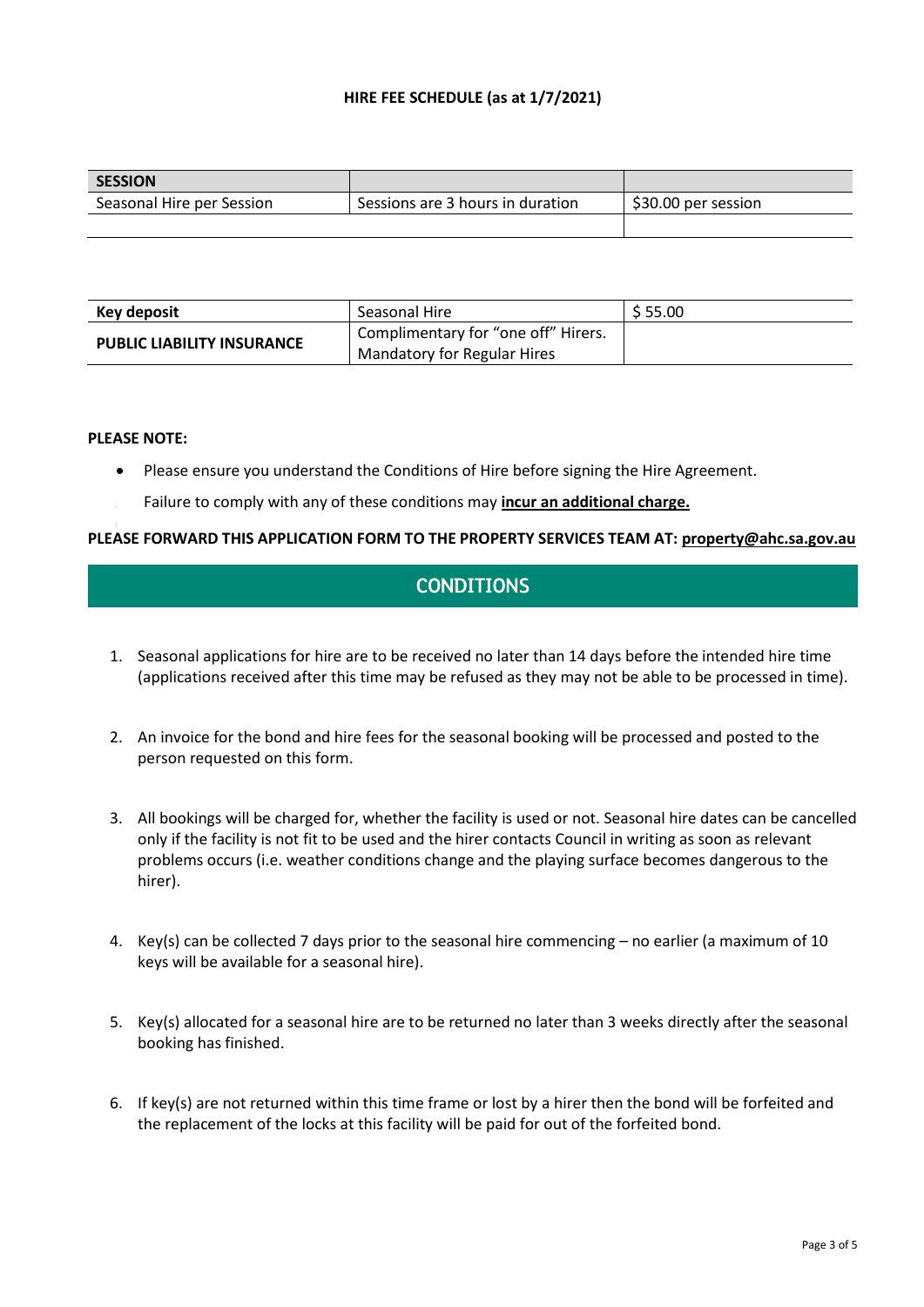- **7. Council takes no responsibility for the use or injury sustained by users of this facility and request that all clubs/organisations wanting to hire the Stirling Oval complex must have their own public liability insurance. A copy of the public liability insurance must be attached to the application for hire form, if this is not attached then the booking will be not be accepted.**
- 8. The hirer agrees to indemnify and to keep indemnified the Council, its servants and agents and each of them from and against all actions, costs, claims, damages, charges and expenses whatsoever which may be brought or made or claimed against them or any of them arising out of or in relation to the issuing of the application.
- 9. All hiring of this facility does not mean exclusive hire. Common areas within the clubrooms must be kept clear of any items (i.e. furniture, sporting items) and must be cleaned and left in an acceptable condition between each session appropriate for all hirers to use at all times.
- 10. All hirers using Stirling Oval are to treat it with respect and leave it in the manner in which it is found. If it is found that the clubrooms, toilets etc are being left in an unsatisfactory condition then the hirer may be prohibited from using the facility for a period of time or indefinitely.
- 11. Any damage caused to the clubroom facility (i.e. window broken in clubrooms, graffiti) will be repaired by Council and on charged to the hirer of the facility at the time.
- 12. Council reserves the right to inspect the clubrooms at any time and may request that the appropriate hirer clean up any rubbish or mess that has not been cleaned within a given timeframe. If it is found that this request has not been followed, Council may clean it up themselves and on charge to the appropriate hirer.
- 13. All equipment sought to be stored on the premises must have Council approval first from the Property Department. No flammable equipment or materials are to be stored on site unless given approval first (i.e. gas bottles). All equipment being stored on the premises is done so at the risk of the hirer.
- 14. If a seasonal hirer pays for a storeroom at this facility all items are to be stored within the allocated storeroom (except when in use for training or matches). If it is found that items are being left within the common area of the clubrooms that should be stored away, Council reserve the right to cancel the hire of the facility (including the storeroom) and ask that all items be removed from the facility.

## **15. The Toilet block must be locked when hiring this facility at all times and checked it is secure before the hirer vacates the facility.**

- 16. There are to be no vehicles on the oval and no stakes are to be put in the ground because of the watering system (emergency vehicles **only** are allowed onto the oval).
- 17. When the playing surface is in use the sandwich board signs which are stored in the common area of the clubrooms are to be placed around the grounds to notify other patrons of the ovals use.